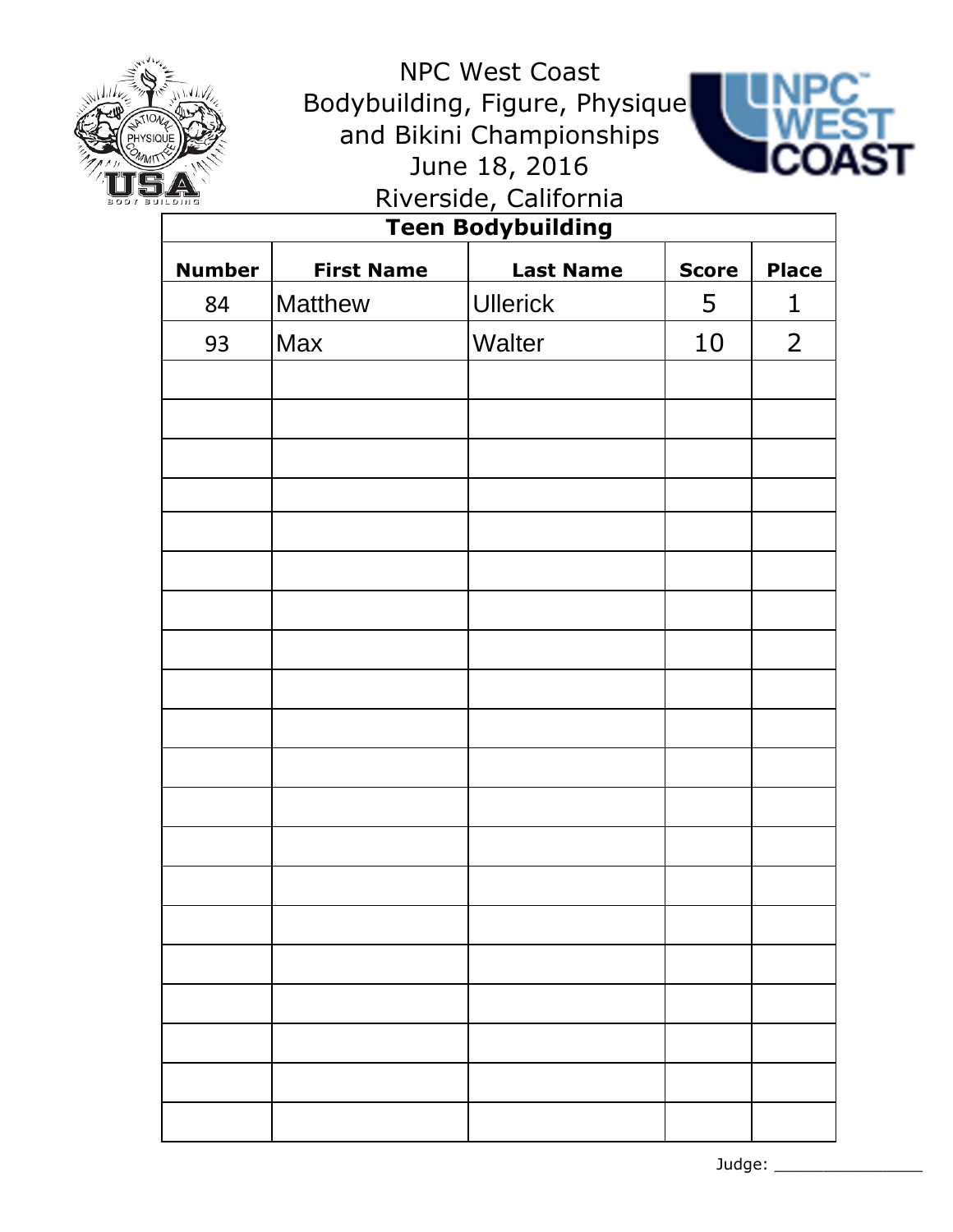

NPC West Coast Bodybuilding, Figure, Physique, and Bikini Championships June 18, 2016 Riverside, California **Masters Bodybuilding 60+**



**Number First Name Last Name Score Place** 10 Robert | Remillard | 5 | 1

0 0

0 0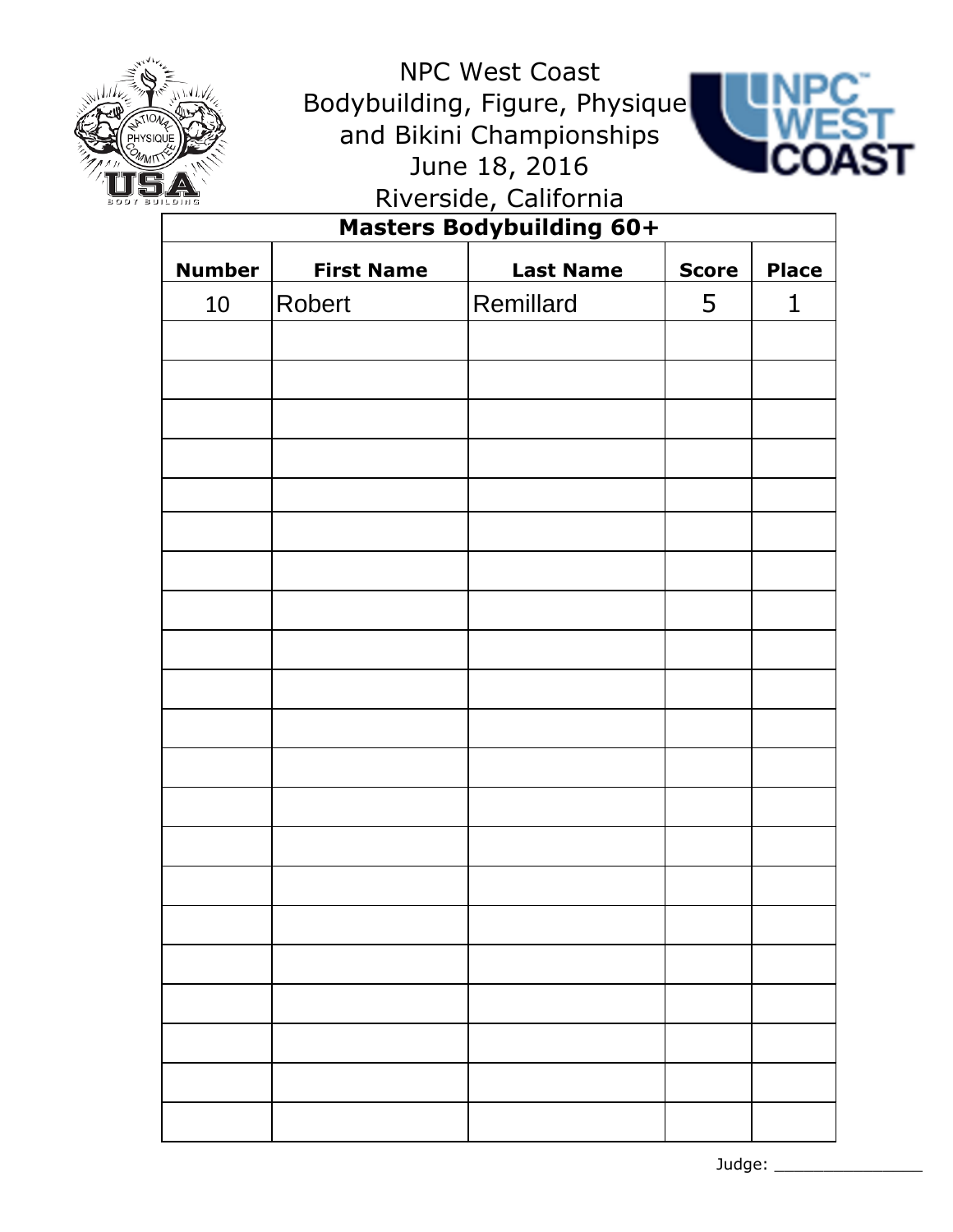



| <b>Masters Bodybuilding 50+</b> |  |  |
|---------------------------------|--|--|

| <b>Number</b> | <b>First Name</b> | <b>Last Name</b> | <b>Score</b> | <b>Place</b>   |
|---------------|-------------------|------------------|--------------|----------------|
| 9             | Daniel            | Masip            | 6            | $\mathbf{1}$   |
| 12            | Christopher       | Gallen           | 15           | $\mathsf{3}$   |
| 14            | Loren             | <b>Dyck</b>      | 9            | $\overline{2}$ |
|               |                   |                  |              |                |
|               |                   |                  |              |                |
|               |                   |                  |              |                |
|               |                   |                  |              |                |
|               |                   |                  |              |                |
|               |                   |                  |              |                |
|               |                   |                  |              |                |
|               |                   |                  |              |                |
|               |                   |                  |              |                |
|               |                   |                  |              |                |
|               |                   |                  |              |                |
|               |                   |                  |              |                |
|               |                   |                  |              |                |
|               |                   |                  |              |                |
|               |                   |                  |              |                |
|               |                   |                  |              |                |
|               |                   |                  |              |                |
|               |                   |                  |              |                |
|               |                   |                  |              |                |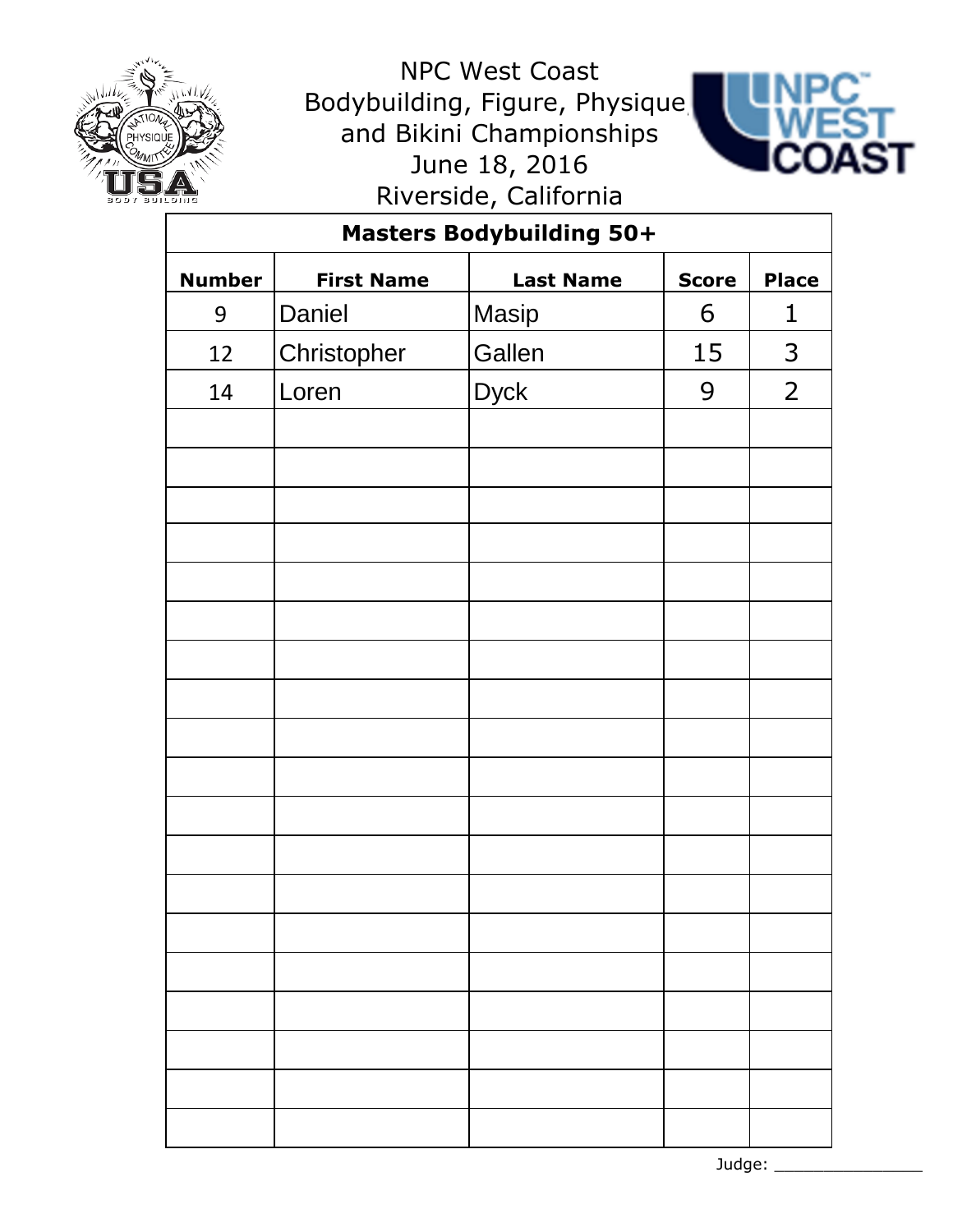



## **Masters Bodybuilding 40+**

| <b>Number</b> | <b>First Name</b> | <b>Last Name</b> | <b>Score</b> | <b>Place</b>   |
|---------------|-------------------|------------------|--------------|----------------|
| 11            | Niguy             | <b>Marshall</b>  | 25           | 5              |
| 13            | <b>Steven</b>     | Moshi            | 30           | 6              |
| 14            | Loren             | <b>Dyck</b>      | 15           | 3              |
| 15            | <b>Scotty</b>     | Shellman         | 20           | $\overline{4}$ |
| 88            | Eric              | <b>Jarvina</b>   | 5            | 1              |
| 172           | Craig             | <b>Tinnelle</b>  | 10           | $\overline{2}$ |
|               |                   |                  |              |                |
|               |                   |                  |              |                |
|               |                   |                  |              |                |
|               |                   |                  |              |                |
|               |                   |                  |              |                |
|               |                   |                  |              |                |
|               |                   |                  |              |                |
|               |                   |                  |              |                |
|               |                   |                  |              |                |
|               |                   |                  |              |                |
|               |                   |                  |              |                |
|               |                   |                  |              |                |
|               |                   |                  |              |                |
|               |                   |                  |              |                |
|               |                   |                  |              |                |
|               |                   |                  |              |                |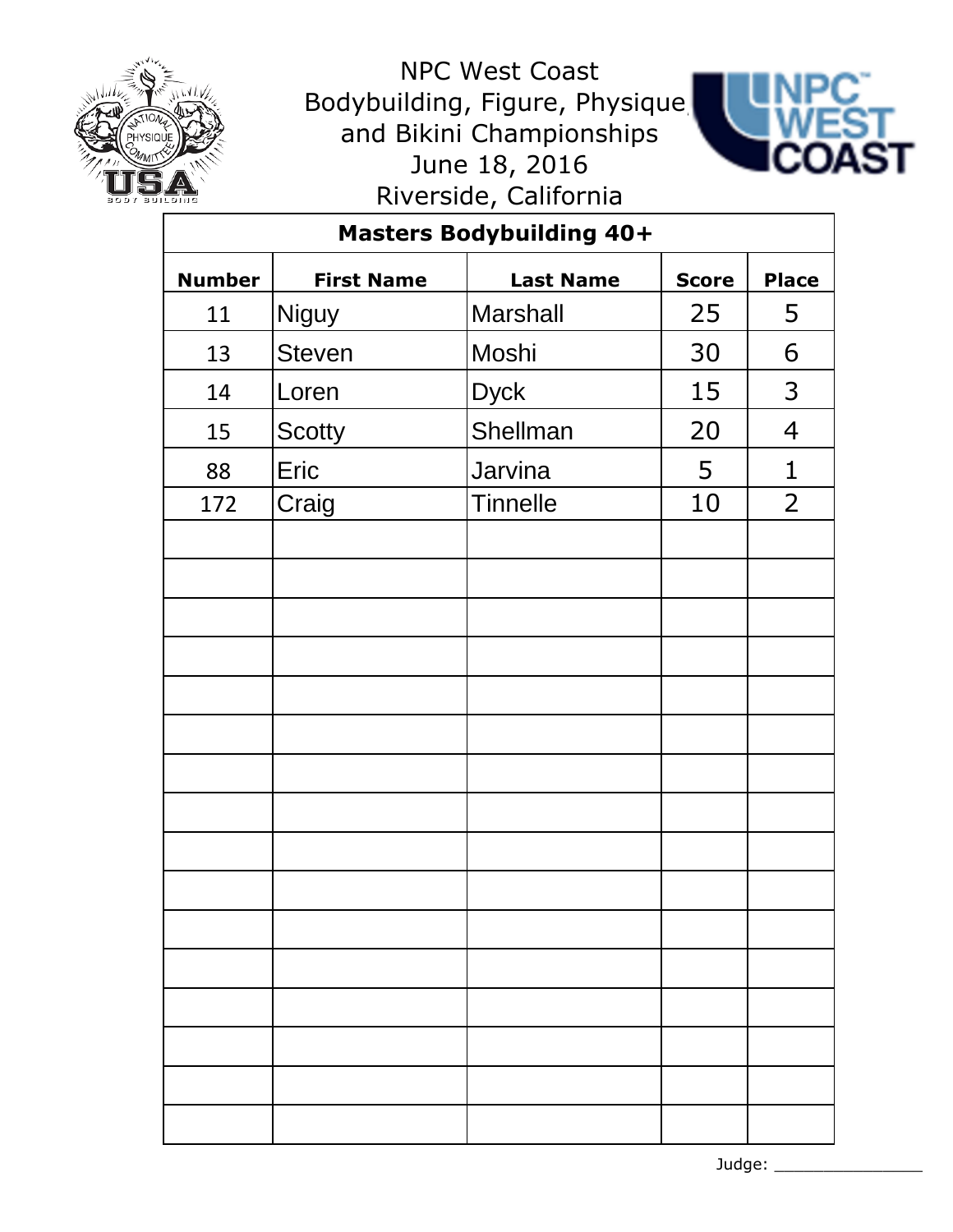



|    | <b>Masters Bodybuilding Overall</b> |              |                                 |              |                |    |  |
|----|-------------------------------------|--------------|---------------------------------|--------------|----------------|----|--|
|    |                                     |              |                                 |              | P              |    |  |
| N  |                                     |              |                                 |              |                | N  |  |
| u  |                                     |              |                                 | Τ            | a              | u  |  |
| m  |                                     |              |                                 | $\mathsf{o}$ | C              | m  |  |
| b  |                                     |              |                                 | t            |                | b  |  |
| e  |                                     |              |                                 | a            | $\mathbf n$    | e  |  |
| r  | First Name                          | Last Name    | Class                           |              | $\mathbf{g}$   | r  |  |
| 10 | Robert                              | Remillard    | <b>Masters Bodybuilding 60+</b> | 10           | $\overline{2}$ | 10 |  |
| 9  | Daniel                              | <b>Masip</b> | <b>Masters Bodybuilding 50+</b> | 15           | 3              | 9  |  |
| 88 | Eric                                | Jarvina      | <b>Masters Bodybuilding 40+</b> | 5            | $\mathbf{1}$   | 88 |  |
|    |                                     |              |                                 |              |                |    |  |
|    |                                     |              |                                 |              |                |    |  |
|    |                                     |              |                                 |              |                |    |  |
|    |                                     |              |                                 |              |                |    |  |
|    |                                     |              |                                 |              |                |    |  |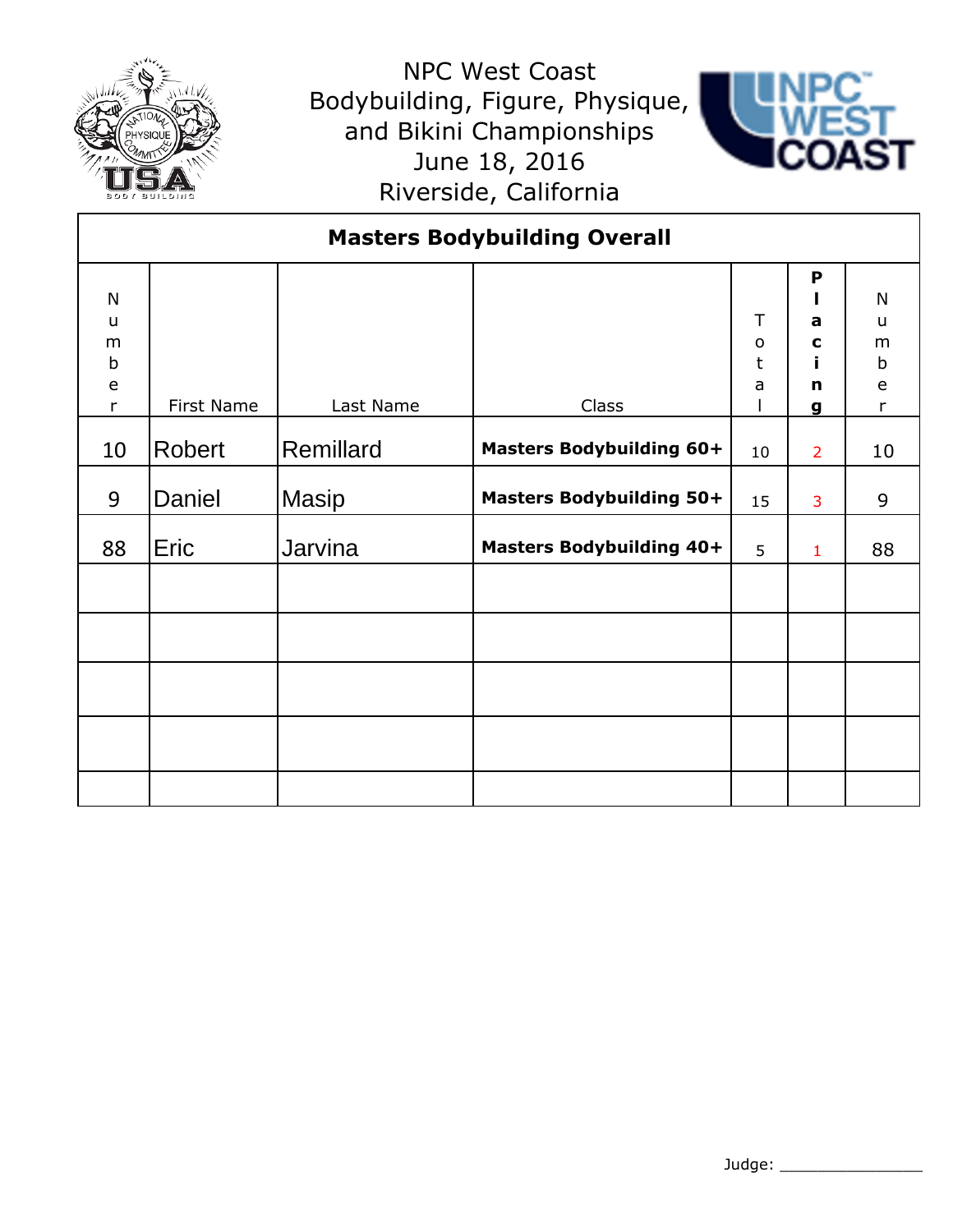

**Novice Bodybuilding Light Weight up to 165.25 lbs**



**Number First Name Last Name Score Place** 16 Barrett Haddow 15 1

Judge: \_\_\_\_\_\_\_\_\_\_\_\_\_\_\_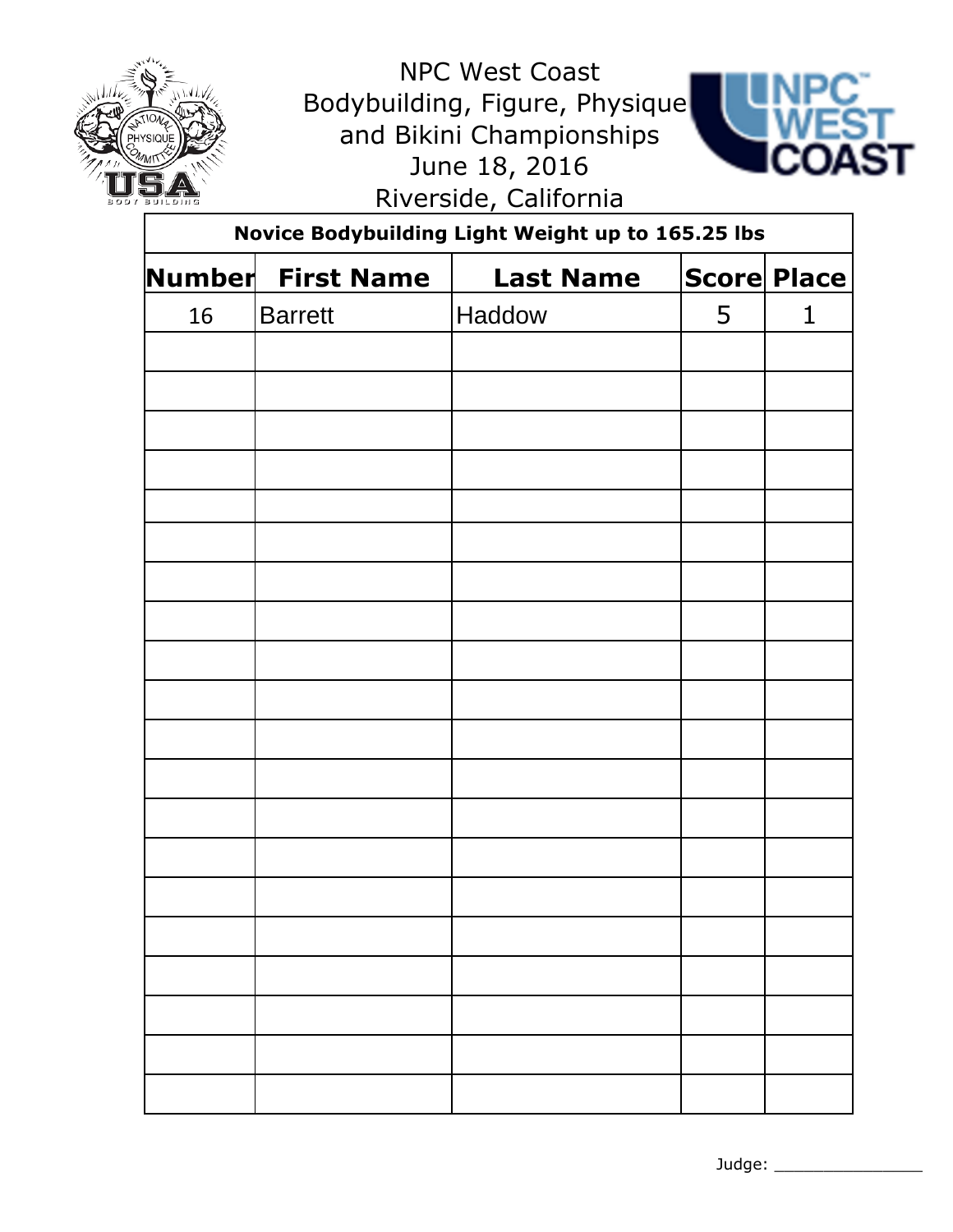



| Novice Bodybuilding Middle Weight over 165.25 lbs to 187.25 lbs |                   |                  |                 |              |  |
|-----------------------------------------------------------------|-------------------|------------------|-----------------|--------------|--|
| <b>Number</b>                                                   | <b>First Name</b> | <b>Last Name</b> | <b>Score</b>    | <b>Place</b> |  |
| 19                                                              | <b>JP</b>         | Lopez            | 15              | 3            |  |
| 24                                                              | <b>Austin</b>     | Renken           | 10              | 2            |  |
| 29                                                              | J.R.              | Dahm             | $5\overline{)}$ | 1            |  |
|                                                                 |                   |                  |                 |              |  |
|                                                                 |                   |                  |                 |              |  |
|                                                                 |                   |                  |                 |              |  |
|                                                                 |                   |                  |                 |              |  |
|                                                                 |                   |                  |                 |              |  |
|                                                                 |                   |                  |                 |              |  |
|                                                                 |                   |                  |                 |              |  |
|                                                                 |                   |                  |                 |              |  |
|                                                                 |                   |                  |                 |              |  |
|                                                                 |                   |                  |                 |              |  |
|                                                                 |                   |                  |                 |              |  |
|                                                                 |                   |                  |                 |              |  |
|                                                                 |                   |                  |                 |              |  |
|                                                                 |                   |                  |                 |              |  |
|                                                                 |                   |                  |                 |              |  |
|                                                                 |                   |                  |                 |              |  |
|                                                                 |                   |                  |                 |              |  |

Judge: \_\_\_\_\_\_\_\_\_\_\_\_\_\_\_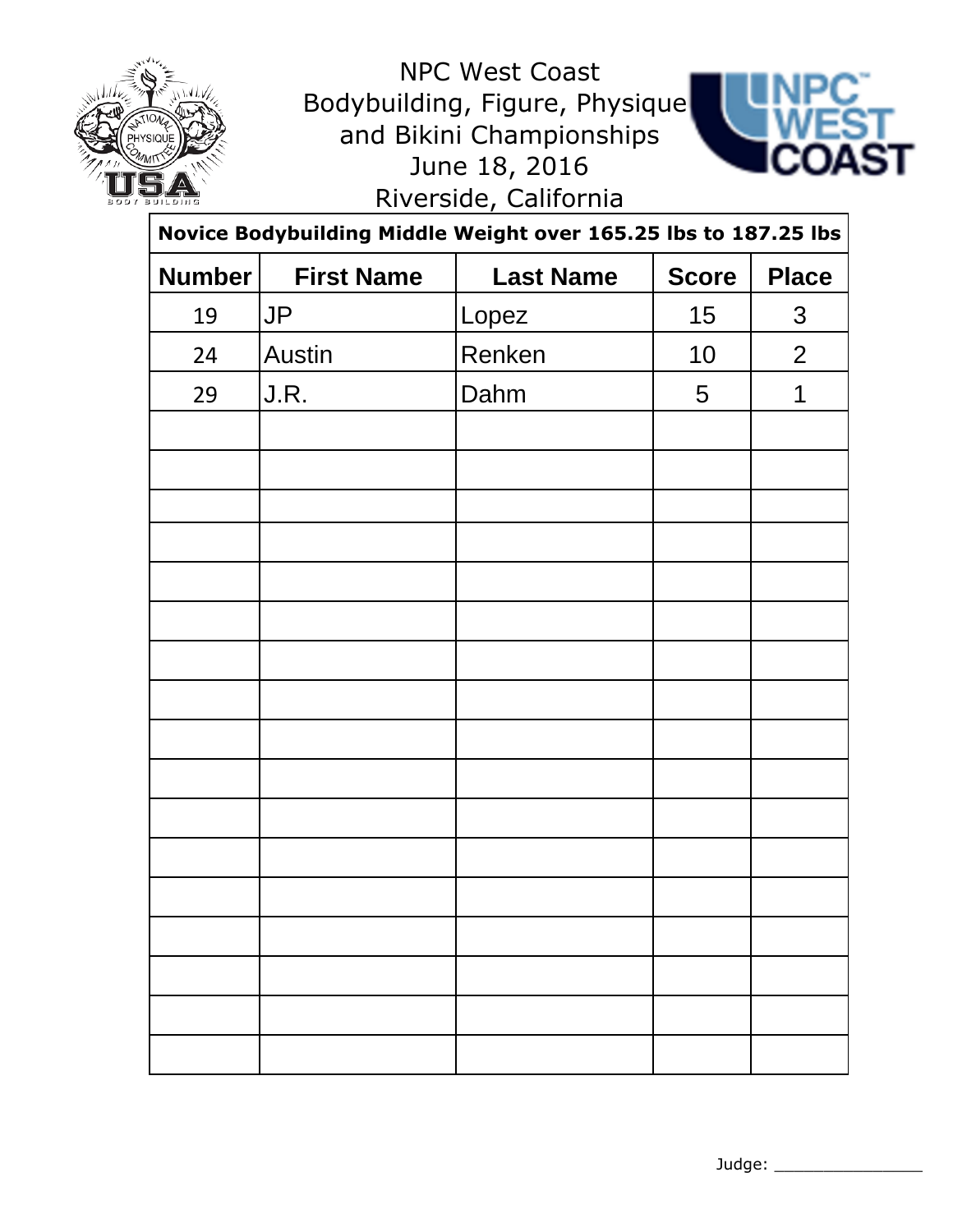



|               | Novice Bodybuilding Heavy Weight over 187.25 lbs |                  |              |                |  |
|---------------|--------------------------------------------------|------------------|--------------|----------------|--|
| <b>Number</b> | <b>First Name</b>                                | <b>Last Name</b> | <b>Score</b> | <b>Placing</b> |  |
| 13            | <b>Steven</b>                                    | Moshi            | 35           | 7              |  |
| 15            | <b>Scotty</b>                                    | Shellman         | 25           | 5              |  |
| 17            | <b>Chris</b>                                     | Herrera          | 17           | 3              |  |
| 18            | Logan                                            | <b>Manus</b>     | 10           | $\overline{2}$ |  |
| 20            | Jaime                                            | <b>Reyes</b>     | 30           | 6              |  |
| 22            | <b>Daniel</b>                                    | Faiella          | 5            | $\mathbf{1}$   |  |
| 23            | Alex                                             | Andriano         | 18           | 4              |  |
|               |                                                  |                  |              |                |  |
|               |                                                  |                  |              |                |  |
|               |                                                  |                  |              |                |  |
|               |                                                  |                  |              |                |  |
|               |                                                  |                  |              |                |  |
|               |                                                  |                  |              |                |  |
|               |                                                  |                  |              |                |  |
|               |                                                  |                  |              |                |  |
|               |                                                  |                  |              |                |  |
|               |                                                  |                  |              |                |  |
|               |                                                  |                  |              |                |  |
|               |                                                  |                  |              |                |  |
|               |                                                  |                  |              |                |  |
|               |                                                  |                  |              |                |  |

Judge:  $\_\_$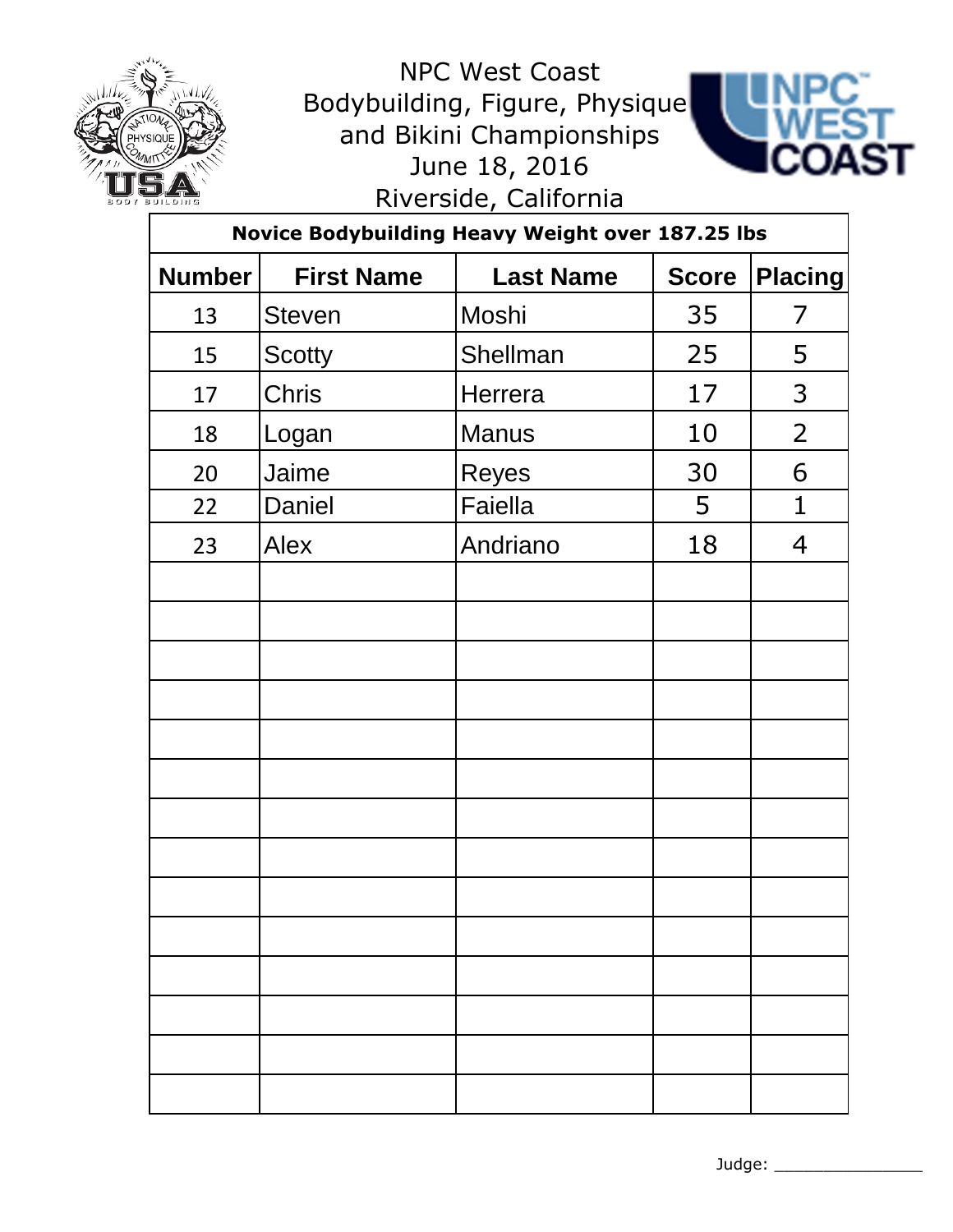



|    |                |               | <b>Novice Bodybuilding Overall</b>       |    |                |    |
|----|----------------|---------------|------------------------------------------|----|----------------|----|
|    |                |               |                                          |    | P              |    |
| N  |                |               |                                          |    |                | N  |
| u  |                |               |                                          | Τ  | a              | u  |
| m  |                |               |                                          | o  | c              | m  |
| b  |                |               |                                          | t  | i.             | b  |
| e  |                |               |                                          | a  | n              | e  |
| r  | First Name     | Last Name     | Class                                    |    | g              | r  |
| 16 | <b>Barrett</b> | <b>Haddow</b> | <b>Novice Bodybuilding Light Weight</b>  | 15 | 3              | 16 |
| 29 | J.R.           | Dahm          | <b>Novice Bodybuilding Middle Weight</b> | 5  | 1              | 29 |
| 22 | Daniel         | Faiella       | <b>Novice Bodybuilding Heavy Weight</b>  | 10 | $\overline{2}$ | 22 |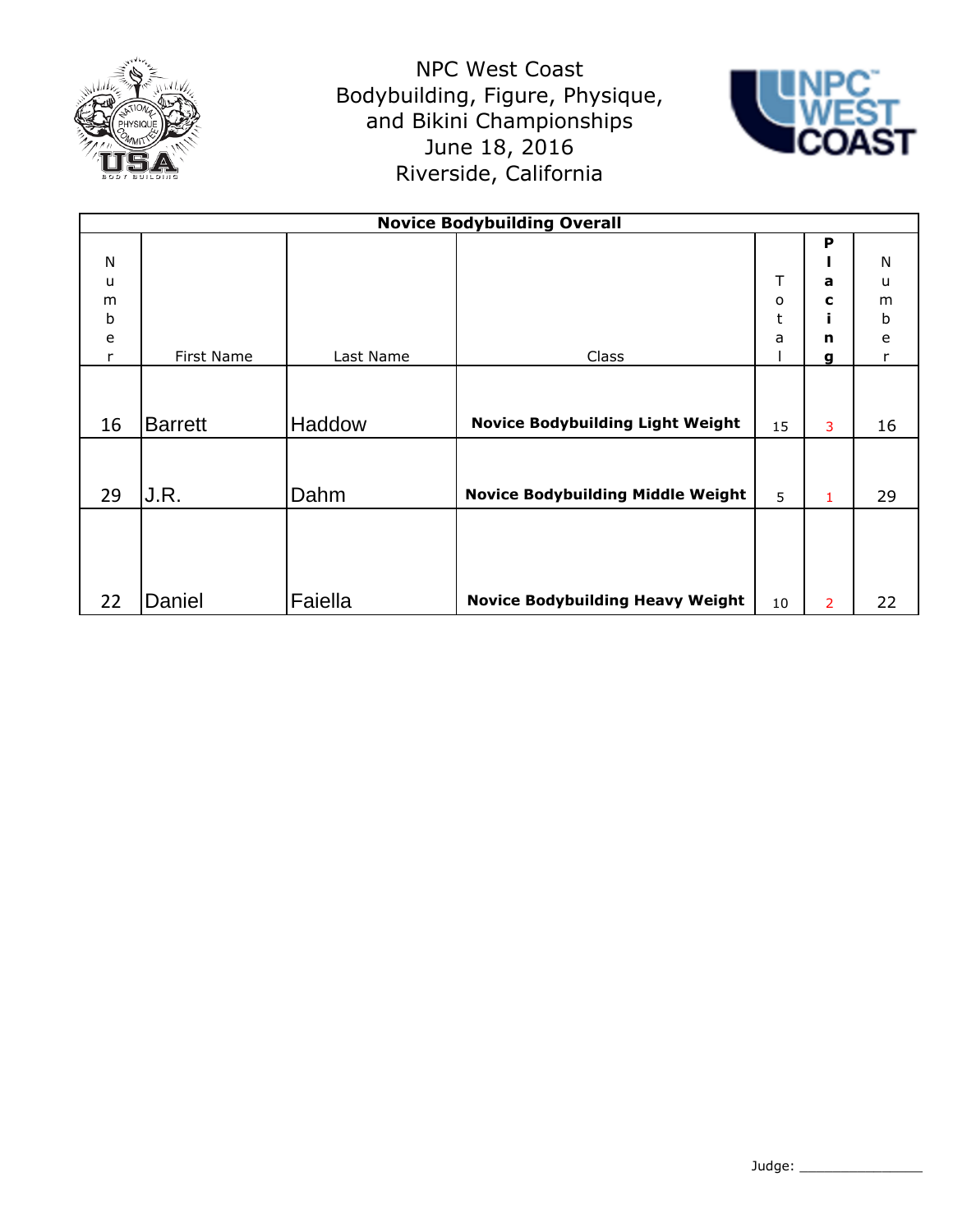



Riverside, California

| Unlimited Bodybuilding Light Weight over 154.25 lbs |                   |                  |   |                    |  |
|-----------------------------------------------------|-------------------|------------------|---|--------------------|--|
| <b>Number</b>                                       | <b>First Name</b> | <b>Last Name</b> |   | <b>Score Place</b> |  |
| 51                                                  | Robert            | Gomez            | 5 | 1                  |  |
|                                                     |                   |                  |   |                    |  |
|                                                     |                   |                  |   |                    |  |
|                                                     |                   |                  |   |                    |  |
|                                                     |                   |                  |   |                    |  |
|                                                     |                   |                  |   |                    |  |
|                                                     |                   |                  |   |                    |  |
|                                                     |                   |                  |   |                    |  |
|                                                     |                   |                  |   |                    |  |
|                                                     |                   |                  |   |                    |  |
|                                                     |                   |                  |   |                    |  |
|                                                     |                   |                  |   |                    |  |
|                                                     |                   |                  |   |                    |  |
|                                                     |                   |                  |   |                    |  |
|                                                     |                   |                  |   |                    |  |
|                                                     |                   |                  |   |                    |  |
|                                                     |                   |                  |   |                    |  |
|                                                     |                   |                  |   |                    |  |
|                                                     |                   |                  |   |                    |  |
|                                                     |                   |                  |   |                    |  |
|                                                     |                   |                  |   |                    |  |
|                                                     |                   |                  |   |                    |  |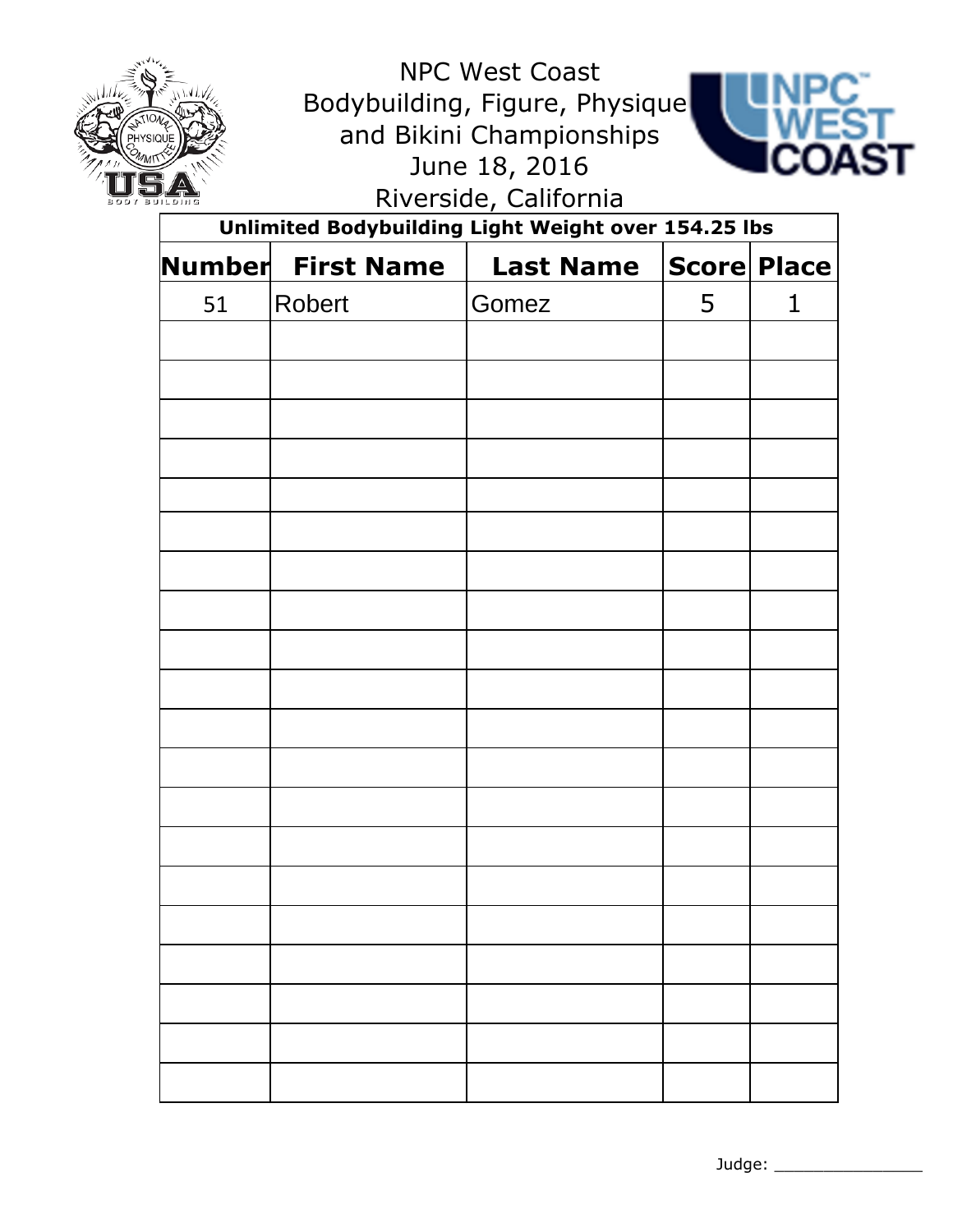



**Unlimited Bodybuilding Middle Weight over 154.25 lbs to 176.25**

| Number | <b>First Name</b> | <b>Last Name</b> | <b>Score</b> | <b>Place</b>   |
|--------|-------------------|------------------|--------------|----------------|
| 11     | <b>Niguy</b>      | <b>Marshall</b>  | 41           | 8              |
| 14     | Loren             | <b>Dyck</b>      | 36           | 7              |
| 16     | <b>Barrett</b>    | Haddow           | 28           | 6              |
| 19     | <b>JP</b>         | Lopez            | 52           | 11             |
| 25     | Toto              | Djong            | 5            | $\mathbf{1}$   |
| 26     | Danny             | Zamora           | 48           | 9              |
| 27     | <b>Marc</b>       | Ramsey           | 52           | 10             |
| 29     | J.R.              | Dahm             | 20           | $\overline{4}$ |
| 30     | Anu               | Mcknight         | 15           | 3              |
| 31     | Raul              | Melendez         | 55           | 12             |
| 32     | Carlos            | Carrillo         | 10           | $\overline{2}$ |
| 88     | Eric              | <b>Jarvina</b>   | 27           | 5              |
|        |                   |                  |              |                |
|        |                   |                  |              |                |
|        |                   |                  |              |                |
|        |                   |                  |              |                |
|        |                   |                  |              |                |
|        |                   |                  |              |                |
|        |                   |                  |              |                |
|        |                   |                  |              |                |
|        |                   |                  |              |                |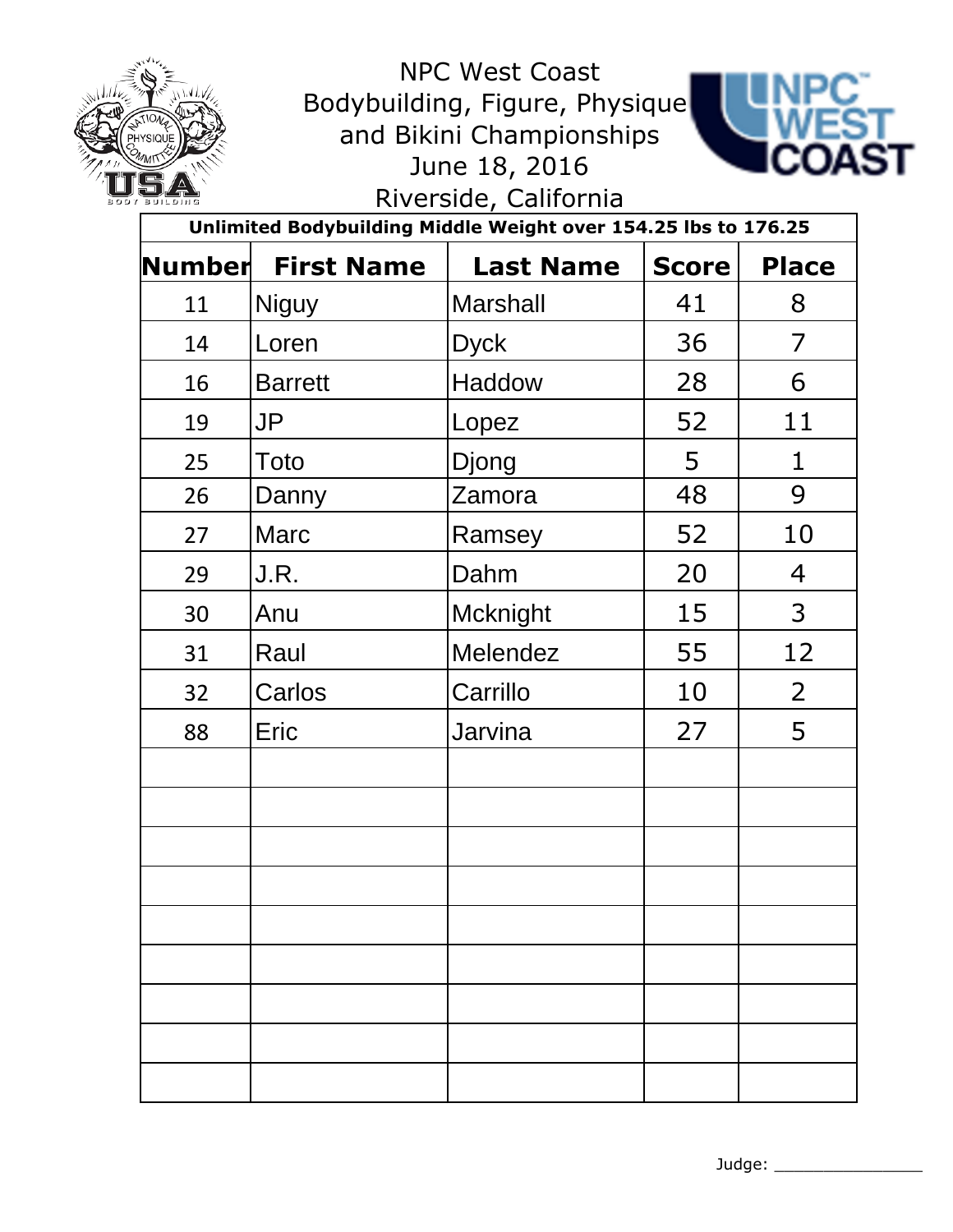



Riverside, California

| Number | <b>First Name</b> | <b>Last Name</b> | <b>Score</b> | <b>Place</b>   |
|--------|-------------------|------------------|--------------|----------------|
| 12     | Christopher       | Gallen           | 47           | 9              |
| 24     | <b>Austin</b>     | Renken           | 35           | $\overline{7}$ |
| 28     | Christian         | Casillas         | 40           | 8              |
| 33     | Robert            | <b>Willey</b>    | 12           | $\overline{2}$ |
| 34     | George            | <b>Thibault</b>  | 20           | $\overline{4}$ |
| 35     | <b>Bud</b>        | <b>Clark</b>     | 25           | 5              |
| 36     | <b>Umkit</b>      | Patel            | 30           | 6              |
| 37     | Jonathan          | Calderon         | 48           | 10             |
| 38     | <b>Travis</b>     | <b>Ely</b>       | 13           | 3              |
| 40     | Santiago          | Almazan          | 5            | 1              |
|        |                   |                  |              |                |
|        |                   |                  |              |                |
|        |                   |                  |              |                |
|        |                   |                  |              |                |
|        |                   |                  |              |                |
|        |                   |                  |              |                |
|        |                   |                  |              |                |
|        |                   |                  |              |                |
|        |                   |                  |              |                |
|        |                   |                  |              |                |
|        |                   |                  |              |                |
|        |                   |                  |              |                |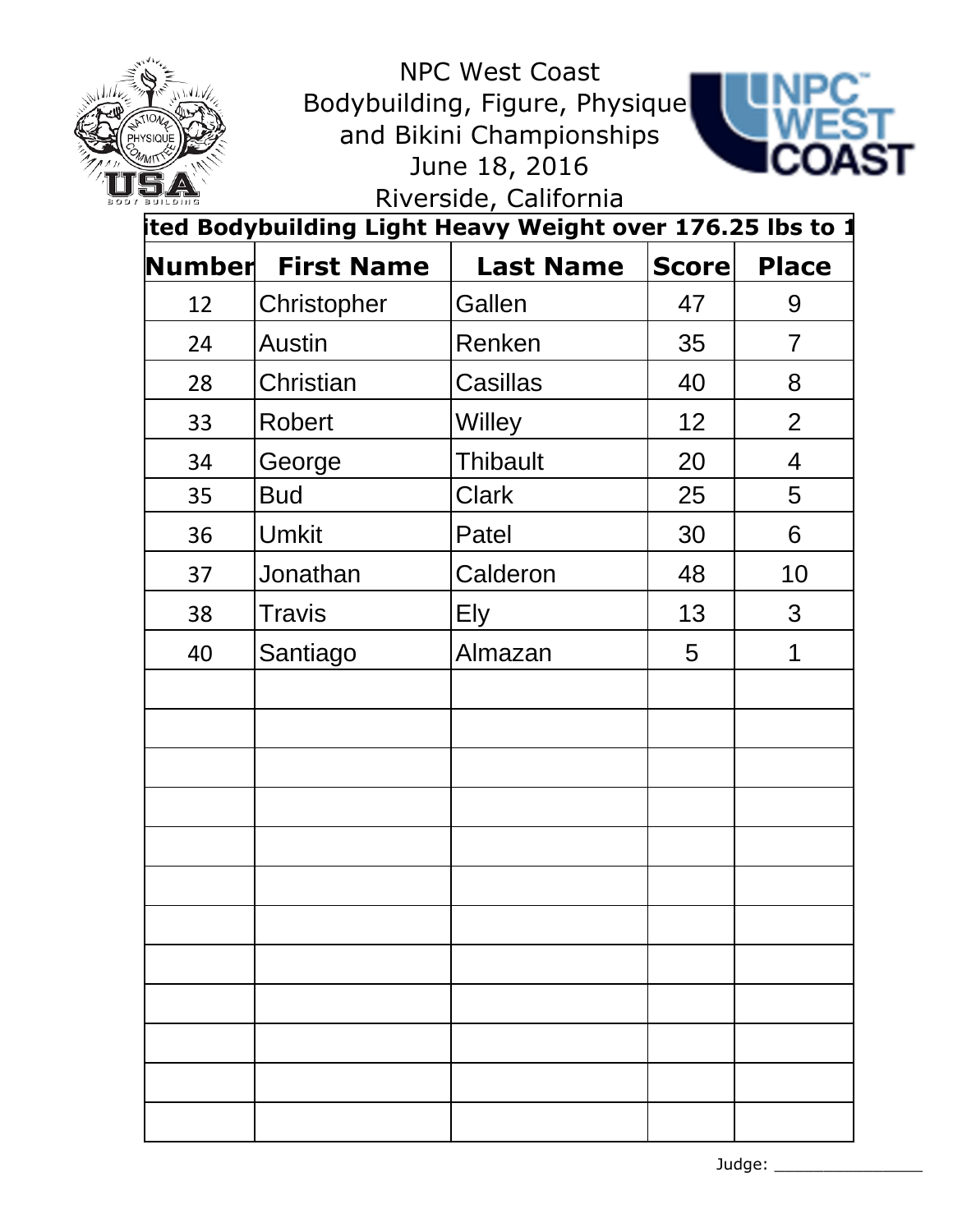



Riverside, California

| <b>Number</b> | <b>First Name</b> | <b>Last Name</b> | Score | <b>Place</b>   |
|---------------|-------------------|------------------|-------|----------------|
| 22            | Daniel            | Faiella          | 10    | $\overline{2}$ |
| 50            | David             | <b>Bourlet</b>   | 5     | 1              |
| 174           | Aaron             | Cruz             | 15    | $\mathbf{3}$   |
|               |                   |                  |       |                |
|               |                   |                  |       |                |
|               |                   |                  |       |                |
|               |                   |                  |       |                |
|               |                   |                  |       |                |
|               |                   |                  |       |                |
|               |                   |                  |       |                |
|               |                   |                  |       |                |
|               |                   |                  |       |                |
|               |                   |                  |       |                |
|               |                   |                  |       |                |
|               |                   |                  |       |                |
|               |                   |                  |       |                |

Judge: \_\_\_\_\_\_\_\_\_\_\_\_\_\_\_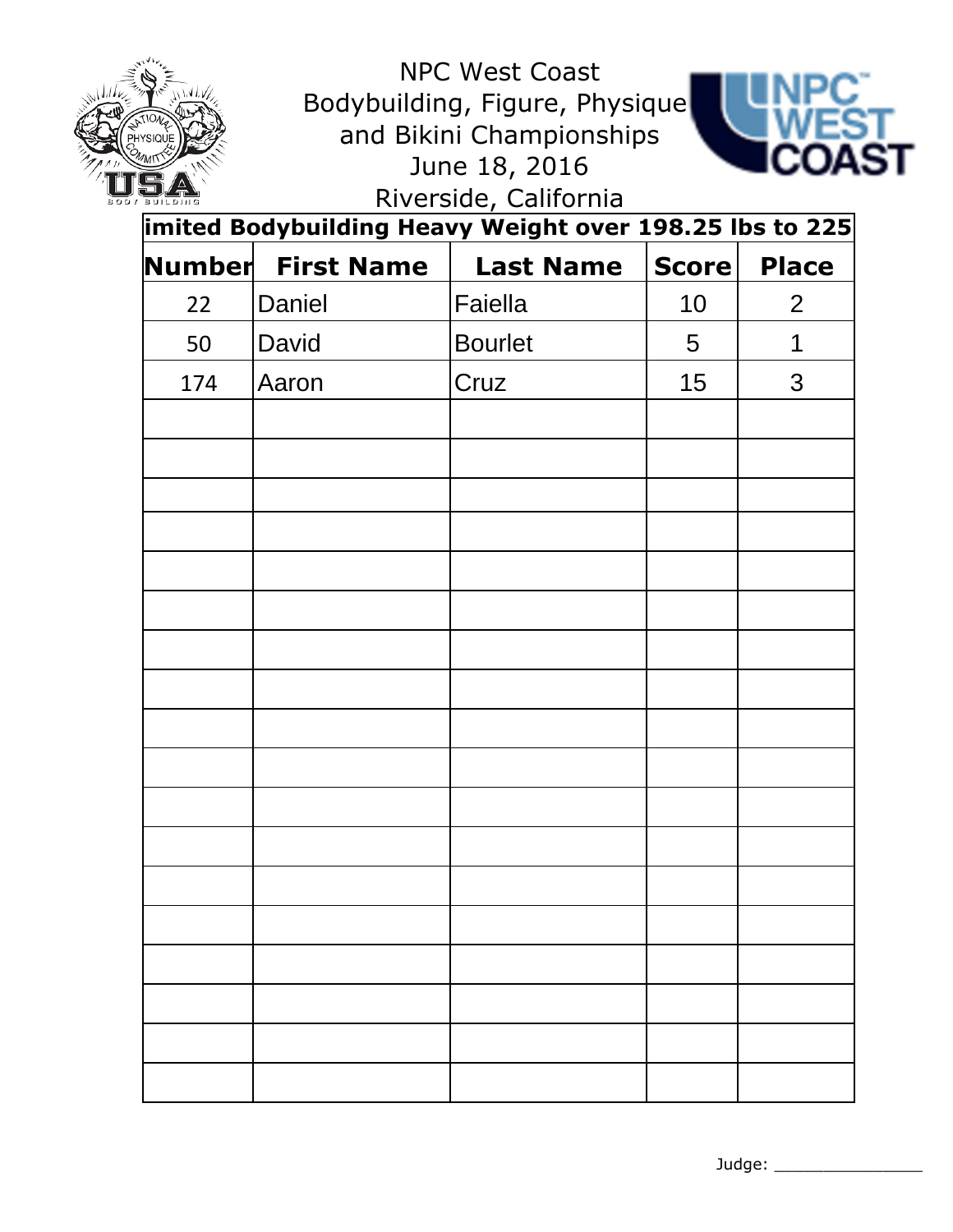



Riverside, California

| nlimited Bodybuilding Super Heavy Weight over 225.25 lb |                   |                  |              |                |  |  |  |  |  |
|---------------------------------------------------------|-------------------|------------------|--------------|----------------|--|--|--|--|--|
| Number                                                  | <b>First Name</b> | <b>Last Name</b> | <b>Score</b> | <b>Place</b>   |  |  |  |  |  |
| 23                                                      | Alex              | Andriano         | 12           | $\overline{2}$ |  |  |  |  |  |
| 39                                                      | Christopher       | Robinson         | 5            | 1              |  |  |  |  |  |
| 225                                                     | Orlando           | Daniel           | 13           | 3              |  |  |  |  |  |
|                                                         |                   |                  |              |                |  |  |  |  |  |
|                                                         |                   |                  |              |                |  |  |  |  |  |
|                                                         |                   |                  |              |                |  |  |  |  |  |
|                                                         |                   |                  |              |                |  |  |  |  |  |
|                                                         |                   |                  |              |                |  |  |  |  |  |
|                                                         |                   |                  |              |                |  |  |  |  |  |
|                                                         |                   |                  |              |                |  |  |  |  |  |
|                                                         |                   |                  |              |                |  |  |  |  |  |
|                                                         |                   |                  |              |                |  |  |  |  |  |
|                                                         |                   |                  |              |                |  |  |  |  |  |
|                                                         |                   |                  |              |                |  |  |  |  |  |
|                                                         |                   |                  |              |                |  |  |  |  |  |
|                                                         |                   |                  |              |                |  |  |  |  |  |
|                                                         |                   |                  |              |                |  |  |  |  |  |
|                                                         |                   |                  |              |                |  |  |  |  |  |
|                                                         |                   |                  |              |                |  |  |  |  |  |